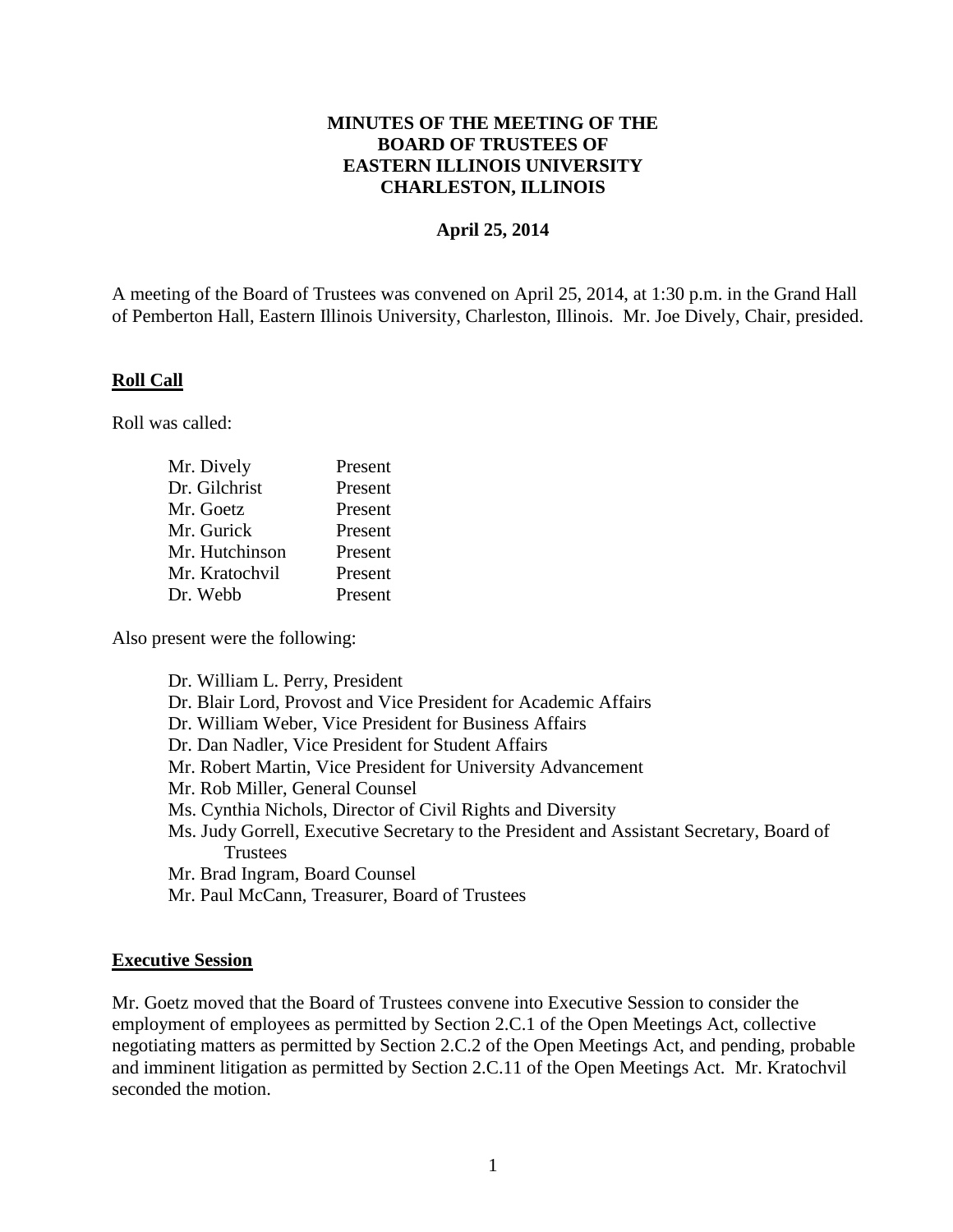Roll was called and the vote was as follows:

| Dr. Gilchrist  | Yes |
|----------------|-----|
| Mr. Goetz      | Yes |
| Mr. Gurick     | Yes |
| Mr. Hutchinson | Yes |
| Mr. Kratochvil | Yes |
| Dr. Webb       | Yes |
| Mr. Dively     | Yes |
|                |     |

Motion carried.

Mr. Goetz moved to return to Open Session. Mr. Kratochvil seconded the motion.

Roll was called and the vote was as follows:

Motion carried.

## **Information Items**

#### **Report from Board Chair**

Mr. Dively made some general comments about the year. He thoroughly enjoyed the opportunity to serve as Board Chair and to work with President Perry. Mr. Dively is disappointed with Dr. Perry decision not to extend his contract but wished him well. Eastern will face challenges and opportunities as we move forward. Mr. Dively commented on Dr. Weber's retirement after 26 years of service, and he read the following commendation: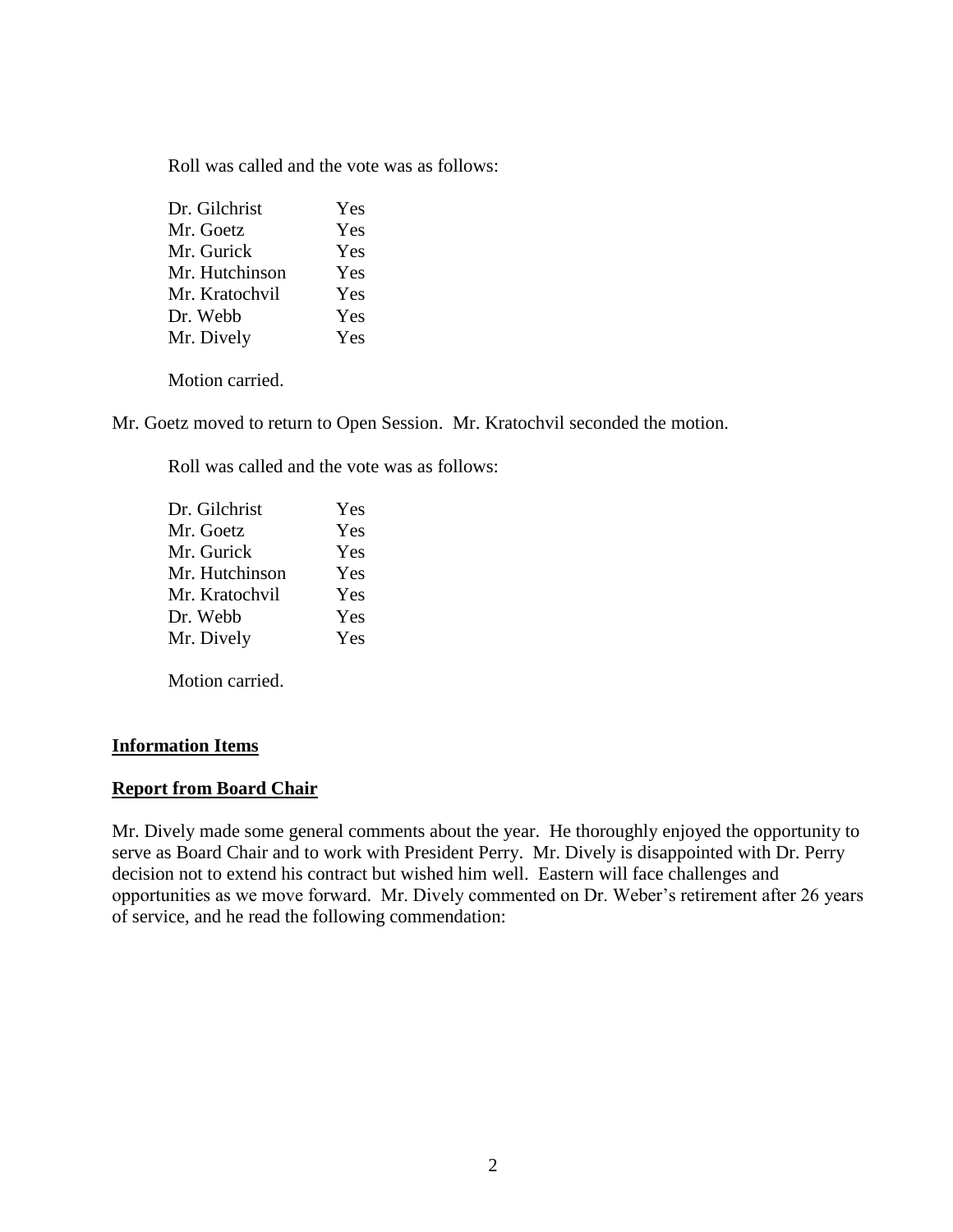# **Commendation Presented to William V. Weber**

*WHEREAS, William V. Weber left his home state of Kansas to accept employment in Illinois, a move that eventually led him to Eastern Illinois University, his maternal grandmother's alma mater; and*

*WHEREAS, Dr. Weber joined the faculty in EIU's Department of Economics in 1988, and has since served in a variety of positions at the university, including director of the Office for Economic Education; treasurer and vice president of the EIU chapter of the University Professionals of Illinois, Local 4100; associate dean of the College of Sciences; director of Summer Sessions; associate vice president for academic affairs; and university budget director; and*

*WHEREAS, in July 2009, Dr. Weber was appointed to the position of vice president for business affairs, thus assuming responsibility for the supervision, coordination and administration of the budget office, business services, information technology services, human resources, facilities planning and management, environmental health and safety, records management and the broad areas of service related to these units; and* 

*WHEREAS, Dr. Weber spearheaded the university's most recent collaborative strategic planning process and the subsequent program analysis initiative born of that process, thereby providing guidance to the university for achieving a sustainable academic and financial future; and*

*WHEREAS, Dr. Weber took particular interest in Old Main's programmable lighting system and has, since its official debut in December 2012, become "coordinator of castle colors," creating and managing colors to celebrate university and community events and commemorate special observances; and* 

*WHEREAS, Dr. Weber plans to continue to nurture his creative side as he retires from the university and turns his attention toward the next chapter his life – engagement in photo transformation/restoration and image editing work as owner of Four Peaks Photographic Arts;*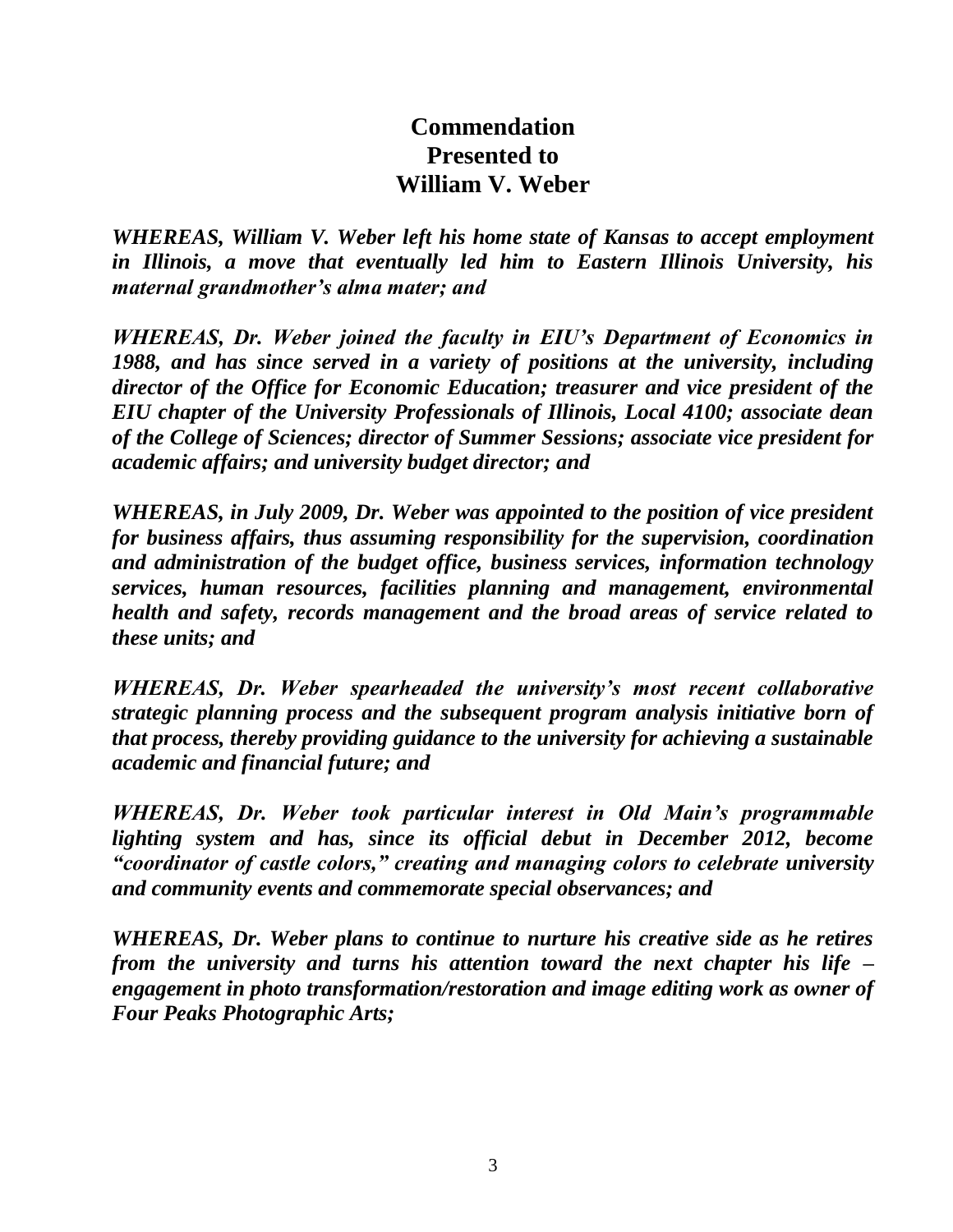## *THEREFORE, BE IT RESOLVED that the Eastern Illinois University Board of Trustees extends its sincere appreciation to Dr. William V. Weber for his outstanding service and wishes him continued success in all future endeavors.*

## **Committee Reports**

Executive/Planning Committee – Mr. Dively reported that the committee received information on several topics: Program Analysis, an Admissions update, and a Legislative update. Dr. Perry distributed the recommendations from the Council on University Planning and Budget (CUPB). Mr. Lou Hencken provided an Admissions update, outlining some of the opportunities and challenges. There was a discussion of the Presidential Search process. The Board also discussed briefly the Retreat scheduled on Saturday, June 7, following the Board meeting on June 6.

Board Relations Committee – Mr. Martin provided updates for Alumni Services, Development, and the Foundation. Approximately a dozen alumni events are planned for the summer. Mr. Martin informed the committee that Mr. Jonathan McKenzie is the new Executive Director of the EIU Foundation.

Finance/Audit Committee – The Committee reviewed the pending purchase approvals to be voted upon during the Board meeting and reviewed the FY 13 financial and compliance audits. Ms. Litton, Interim Director of Internal Auditing, provided an Internal Auditing update.

#### Board Regulations – No report.

Academic and Student Affairs Committee – The Committee discussed two actions items on the agenda of the Board meeting – introduction of the new Bachelor of Arts degree in Music and the tenure recommendations for 18 individuals, plus a tenure recommendation for the new Chair of Music to begin employment at Eastern on July 1, 2014. There was a discussion about an English Language Center for those who are not residents of this country. The NCA Self-Study is complete, and there is an open period until May 9 for comments. The campus visit is scheduled for the third week of October. Dr. Lord provided updates on searches for the Interim Associate Dean of Arts and Humanities, and the Director of Admissions.

Dr. Nadler provided an update on Athletics. Dr. Nadler reported that there is over 90% participation in EIU Reads. Those who participate have a higher GPA than those who do not participate. Panther Service Day is scheduled for tomorrow, April 26, and is expected to be a successful event.

#### **Action Items**

1. Mr. Hutchinson moved to approve the minutes of the Board Meeting on February 28, 2014. Mr. Kratochvil seconded the motion.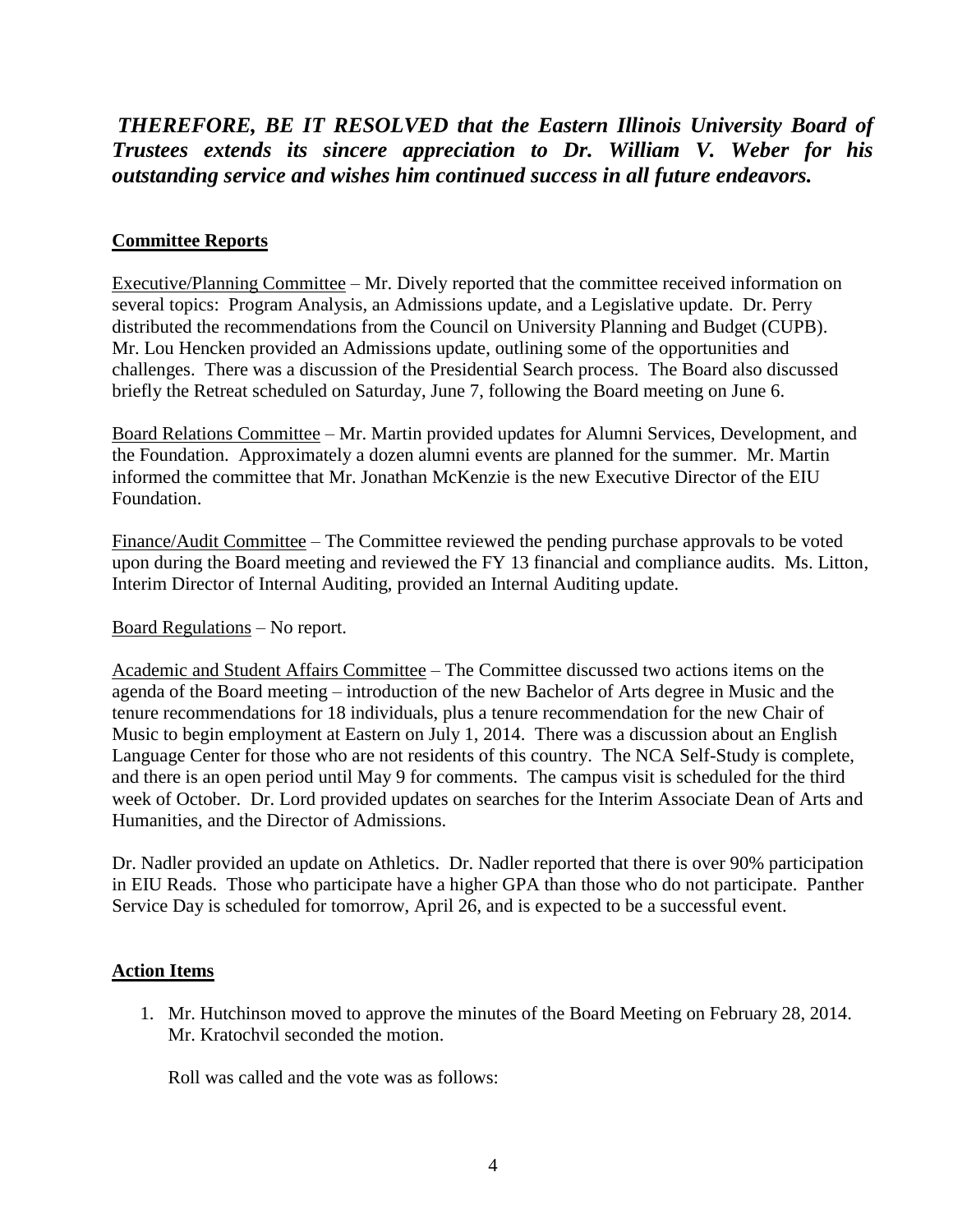| Dr. Gilchrist  | Yes                                                 |
|----------------|-----------------------------------------------------|
| Mr. Goetz      | Yes                                                 |
| Mr. Gurick     | Absent – left the meeting for a memorial dedication |
| Mr. Hutchinson | Yes                                                 |
| Mr. Kratochvil | Yes                                                 |
| Dr. Webb       | Yes                                                 |
| Mr. Dively     | Yes                                                 |

2. Dr. Webb moved to approve the contract renewal of the Telephone Service Agreement at a cost not to exceed \$625,000 from Consolidated Communications Inc., Mattoon, IL. The source of funds is appropriated, income, and local funds. Mr. Hutchinson seconded the motion.

This contract renewal shall be for the one-year period July 1, 2014 through June 30, 2015. The agreement includes Centrex (local telephone), long distance, voice-mail, paging, operator services, maintenance, and internet services.

Roll was called and the vote was as follows:

| Dr. Gilchrist  | Yes     |
|----------------|---------|
| Mr. Goetz      | Yes     |
| Mr. Gurick     | Absent  |
| Mr. Hutchinson | Yes     |
| Mr. Kratochvil | Yes     |
| Dr. Webb       | Yes     |
| Mr. Dively     | Abstain |

Motion carried.

 3. Mr. Kratochvil moved to approve the Parking Lot Maintenance and Improvement of the parking lot between Coleman Hall and Taylor Hall at a cost of \$263,964.00, including a contingency of \$23,997.00, from NeCo Asphalt, Charleston, IL. The purchase is for partial "milling," partial demolition, and total replacement of existing bituminous pavement surface and will include new storm sewer extension, perimeter sidewalk replacement with appropriate ADA access improvement, and stripping. The source of funds is local funds. Dr. Webb seconded the motion.

| Dr. Gilchrist  | Yes    |
|----------------|--------|
| Mr. Goetz      | Yes    |
| Mr. Gurick     | Absent |
| Mr. Hutchinson | Yes    |
| Mr. Kratochvil | Yes    |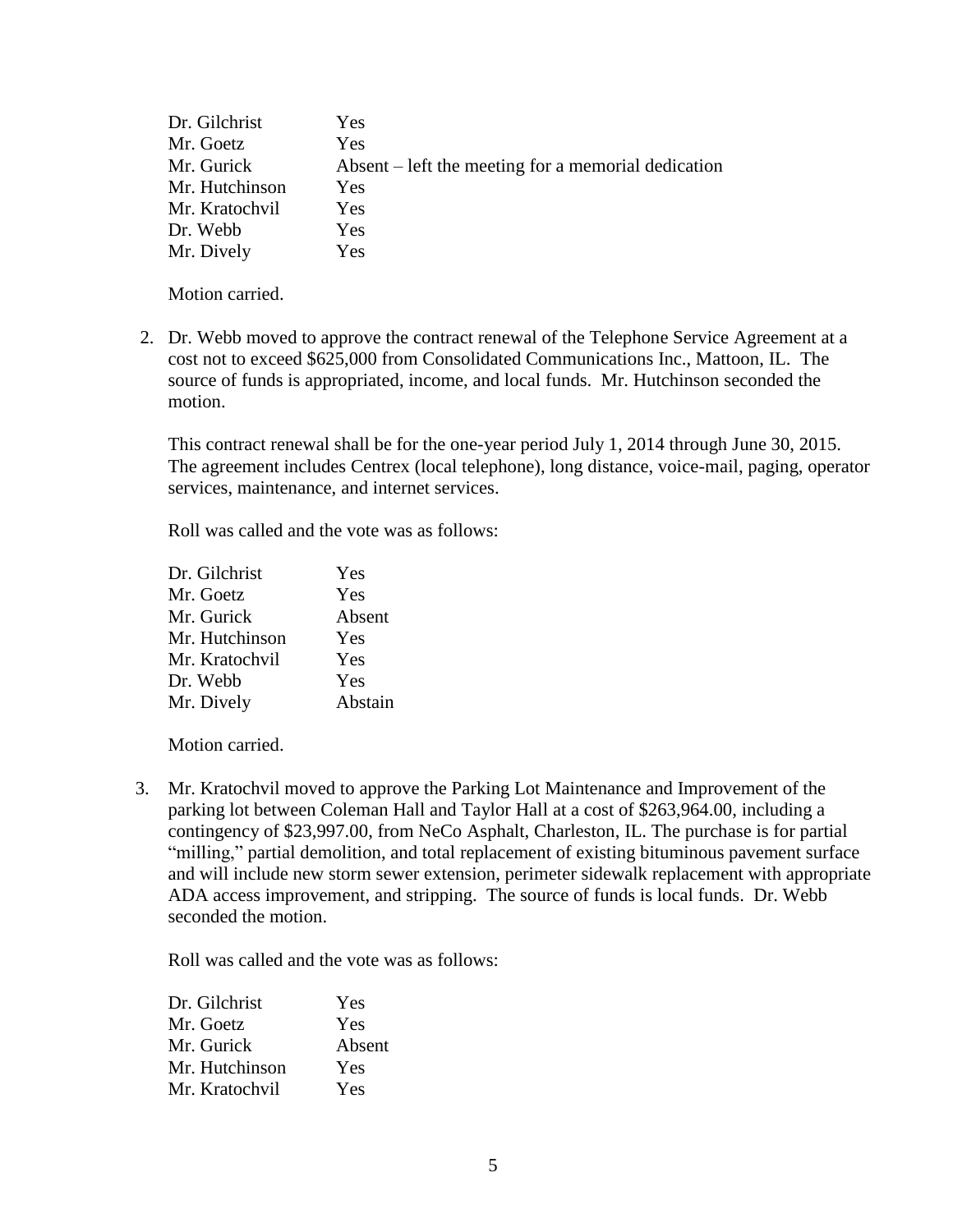| Dr. Webb   | Yes |
|------------|-----|
| Mr. Dively | Yes |

4. Mr. Hutchinson moved to approve the purchase of the License and Maintenance agreement for Banner software products at a cost of \$1,812,980.00 from Sophia Higher Education, Inc., Malvern, PA. The cost will be paid in annual installments of \$328,104.00 in FY 2015, \$344,509.00 in FY 2016, \$361,734.00 in FY 2017, \$379,821.00 in FY 2018, and \$398,812.00 in FY 2019. This is a sole source renewal, and the source of funds is income funds and Revenue Bond. Dr. Webb seconded the motion.

Roll was called and the vote was as follows:

| Yes    |
|--------|
| Yes    |
| Absent |
| Yes    |
| Yes    |
| Yes    |
| Yes    |
|        |

Motion carried.

5. Mr. Kratochvil moved to approve the primary athletic apparel sponsorship agreement whereby Adidas would be the primary athletic apparel supplier on campus. The recommended vendor is Adidas America Inc, and the source of funds is local funds. The estimated annual cost of \$250,000 is dependent on the quantity of product purchased, and the agreement is for the time period of July 1, 2014 through June 30, 2019 with the University's option to renew for one (1) additional five-year period. Mr. Hutchinson seconded the motion.

Roll was called and the vote was as follows:

| Yes    |
|--------|
| Yes    |
| Absent |
| Yes    |
| Yes    |
| Yes    |
| Yes    |
|        |

Motion carried.

 6. Mr. Kratochvil moved to approve the purchase of elevator maintenance for a five (5) year period beginning July 1, 2014 through June 30, 2019, on an option to renew, at a cost not to exceed \$550,000 from Kone, Inc., Peoria, IL Annual elevator maintenance is required by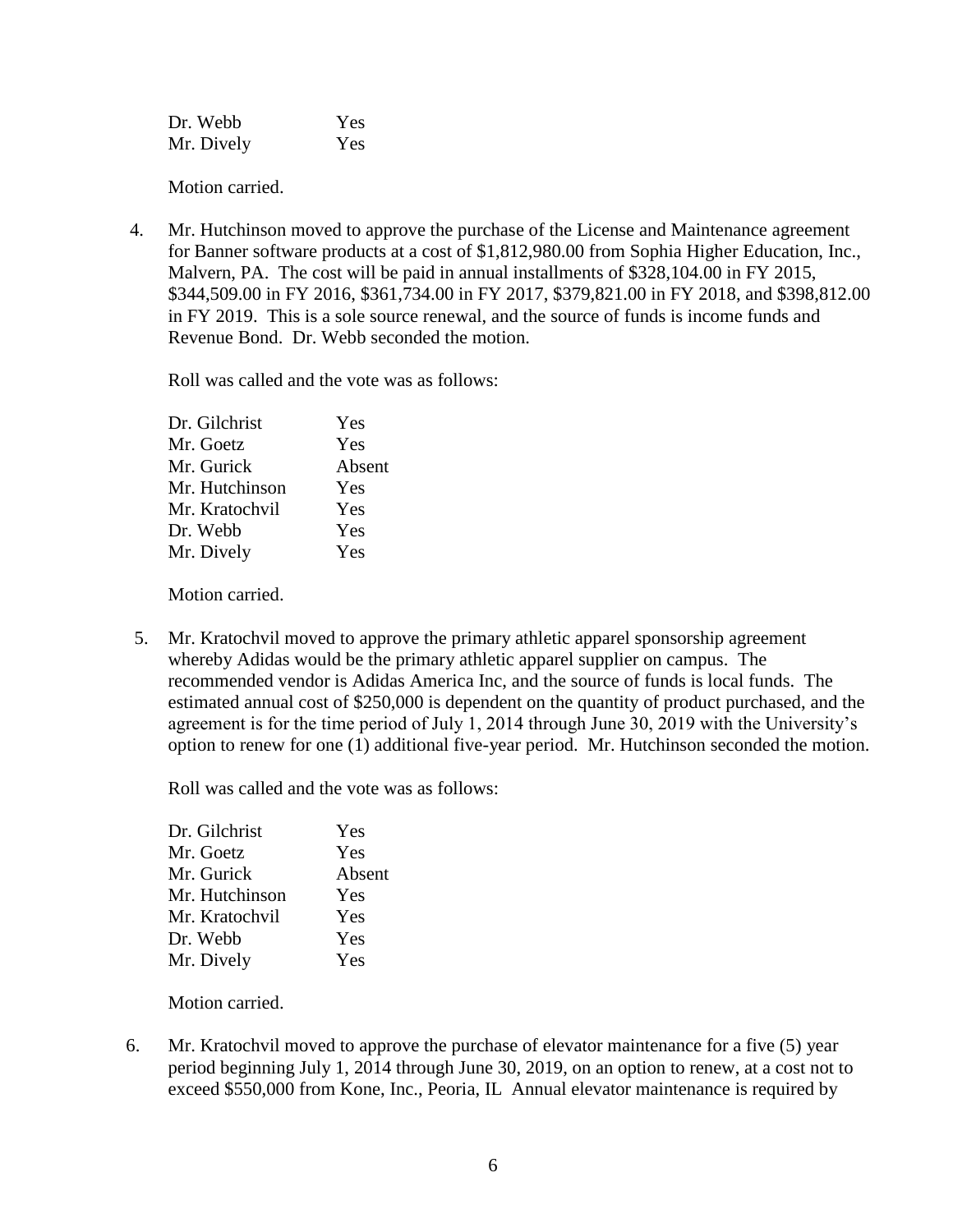Illinois Compiled Statutes (225 ILCS 312). The source of funds is local, appropriated, and Foundation funds. Mr. Hutchinson seconded the motion.

Roll was called and the vote was as follows:

| Dr. Gilchrist  | Yes    |
|----------------|--------|
| Mr. Goetz      | Yes    |
| Mr. Gurick     | Absent |
| Mr. Hutchinson | Yes    |
| Mr. Kratochvil | Yes    |
| Dr. Webb       | Yes    |
| Mr. Dively     | Yes    |
|                |        |

Motion carried.

7. Mr. Goetz moved to purchase a membership in Consortium of Academic and Research Libraries in Illinois (CARLI) for Booth Library for the period of July 1, 2014 through June 30, 2015, at a cost not to exceed \$375,000 from University of Illinois, CARLI, Champaign, IL. Through the university's membership, CARLI provides access to resources of libraries statewide. The source of funds is appropriated and income funds. Mr. Hutchinson seconded the motion.

Roll was called and the vote was as follows:

| Dr. Gilchrist  | Yes    |
|----------------|--------|
| Mr. Goetz      | Yes    |
| Mr. Gurick     | Absent |
| Mr. Hutchinson | Yes    |
| Mr. Kratochvil | Yes    |
| Dr. Webb       | Yes    |
| Mr. Dively     | Yes    |

Motion carried.

8. Mr. Goetz moved to approve the purchase of library books, periodicals, and electronic resources for Booth Library at a cost not to exceed \$725,000 from EBSCO Industries Inc., Cary, IL. The purchase is for fiscal year 2015, and the source of funds is appropriated and income funds. This purchase uses a contract negotiated by CARLI. Dr. Webb seconded the motion.

| Dr. Gilchrist  | Yes    |
|----------------|--------|
| Mr. Goetz      | Yes    |
| Mr. Gurick     | Absent |
| Mr. Hutchinson | Yes    |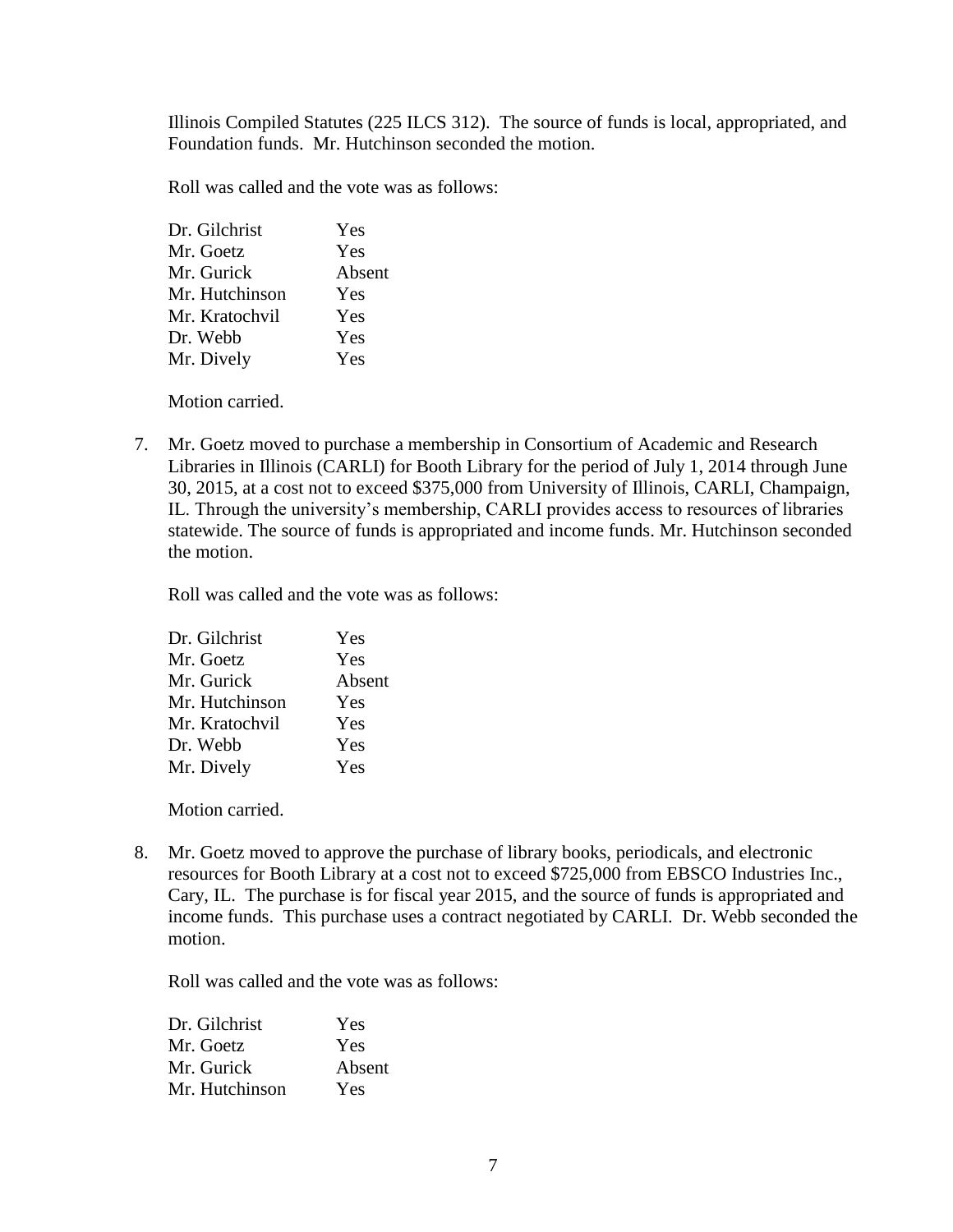| Mr. Kratochvil | Yes |
|----------------|-----|
| Dr. Webb       | Yes |
| Mr. Dively     | Yes |

 9. Mr. Hutchinson moved to approve the purchase of library books and electronic resources for Booth Library at a cost not to exceed \$275,000 from Yankee Book Peddler, Contoocook, NH. The purchase is for fiscal year 2015, and the source of funds is appropriated and income funds. This purchase uses a contract negotiated by CARLI. Mr. Goetz seconded the motion.

Roll was called and the vote was as follows:

| Dr. Gilchrist  | Yes    |
|----------------|--------|
| Mr. Goetz      | Yes    |
| Mr. Gurick     | Absent |
| Mr. Hutchinson | Yes    |
| Mr. Kratochvil | Yes    |
| Dr. Webb       | Yes    |
| Mr. Dively     | Yes    |
|                |        |

Motion carried.

10. Mr. Goetz moved to approve the addition of the Bachelor of Arts in Music degree program. This degree will give students not suited to performance or education an option and boost retention rates. Mr. Kratochvil seconded the motion.

Roll was called and the vote was as follows:

| Dr. Gilchrist  | Yes    |
|----------------|--------|
| Mr. Goetz      | Yes    |
| Mr. Gurick     | Absent |
| Mr. Hutchinson | Yes    |
| Mr. Kratochvil | Yes    |
| Dr. Webb       | Yes    |
| Mr. Dively     | Yes    |

Motion carried.

11. Mr. Goetz moved to approve the awarding of tenure for 18 candidates who were presented by Dr. Lord. Mr. Kratochvil seconded the motion. The following individuals were presented for award of tenure effective with the 2014-2015 academic year: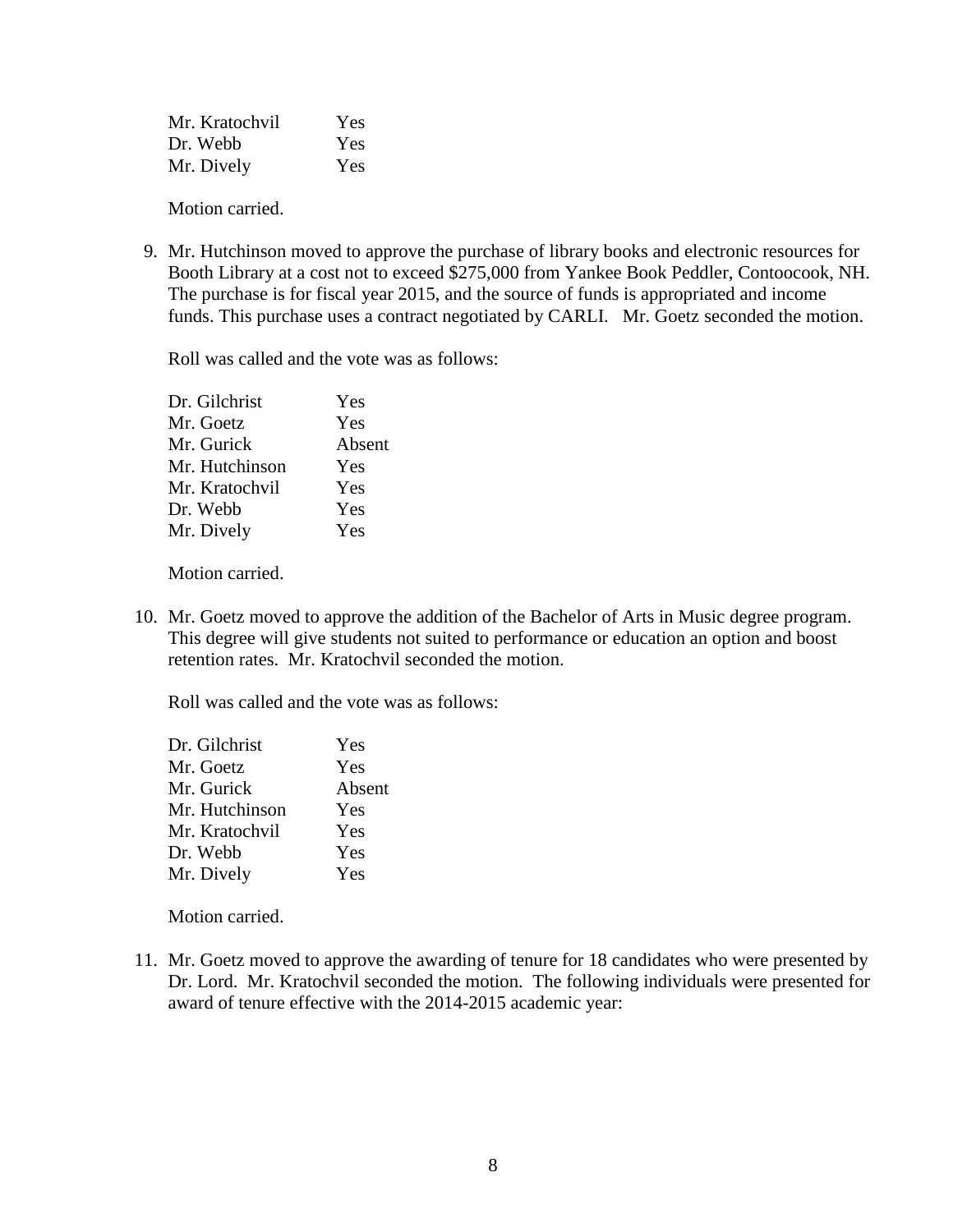- **1. Melissa Ames**, Assistant Professor, Department of English
- **2. Diane Marie Burns**, Assistant Professor, Department of Geology/Geography
- **3. Ellen K. Corrigan**, Assistant Professor, Library Services
- **4. Christina R. Edmonds-Behrend**, Assistant Professor, Department of Special Education
- **5. Charles R. Foy**, Assistant Professor, Department of History
- **6. Elizabeth A. Gill**, Assistant Professor, Department of Communication Studies
- **7. Marita Gronnvoll**, Assistant Professor, Department of Communication Studies
- **8. Kai (Billy) F. Hung**, Assistant Professor, Department of Biological Sciences
- **9. Patrick A. Lach**, Assistant Professor, School of Business
- **10. Simon Lee**, Assistant Professor, School of Business
- **11. Dejan Magoc**, Assistant Professor, Department of Health Studies
- **12. Catherine L. Polydore**, Assistant Professor, Department of Counseling and Student Development
- **13. James R. Ochwa-Echel**, Assistant Professor, Department of Secondary Education and Foundations and Director, Interdisciplinary Center for Global Diversity
- **14. Jeanne Okrasinski**, Assistant Professor, Department of Early Childhood, Elementary, and Middle Level Education
- **15. T. M. Linda Scholz**, Assistant Professor, Department of Communication Studies
- **16. Katherine A. Shaw**, Assistant Professor, School of Family and Consumer Sciences
- **17. Mary Caroline Simpson**, Assistant Professor, Department of Art
- **18. John R. Storsved**, Assistant Professor, Department of Kinesiology and Sports Studies

Roll was called and the vote was as follows:

| Dr. Gilchrist  | Yes |
|----------------|-----|
| Mr. Goetz      | Yes |
| Mr. Hutchinson | Yes |
| Mr. Kratochvil | Yes |
| Dr. Webb       | Yes |
| Mr. Dively     | Yes |

Motion carried.

12. Mr. Goetz moved to approve the awarding of tenure to Dr. Shellie Gregorich, new Chair of Music, who is scheduled to begin employment at Eastern Illinois University on July 1, 2014. Mr. Hutchinson seconded the motion.

| Dr. Gilchrist  | Yes |
|----------------|-----|
| Mr. Goetz      | Yes |
| Mr. Hutchinson | Yes |
| Mr. Kratochvil | Yes |
| Dr. Webb       | Yes |
| Mr. Dively     | Yes |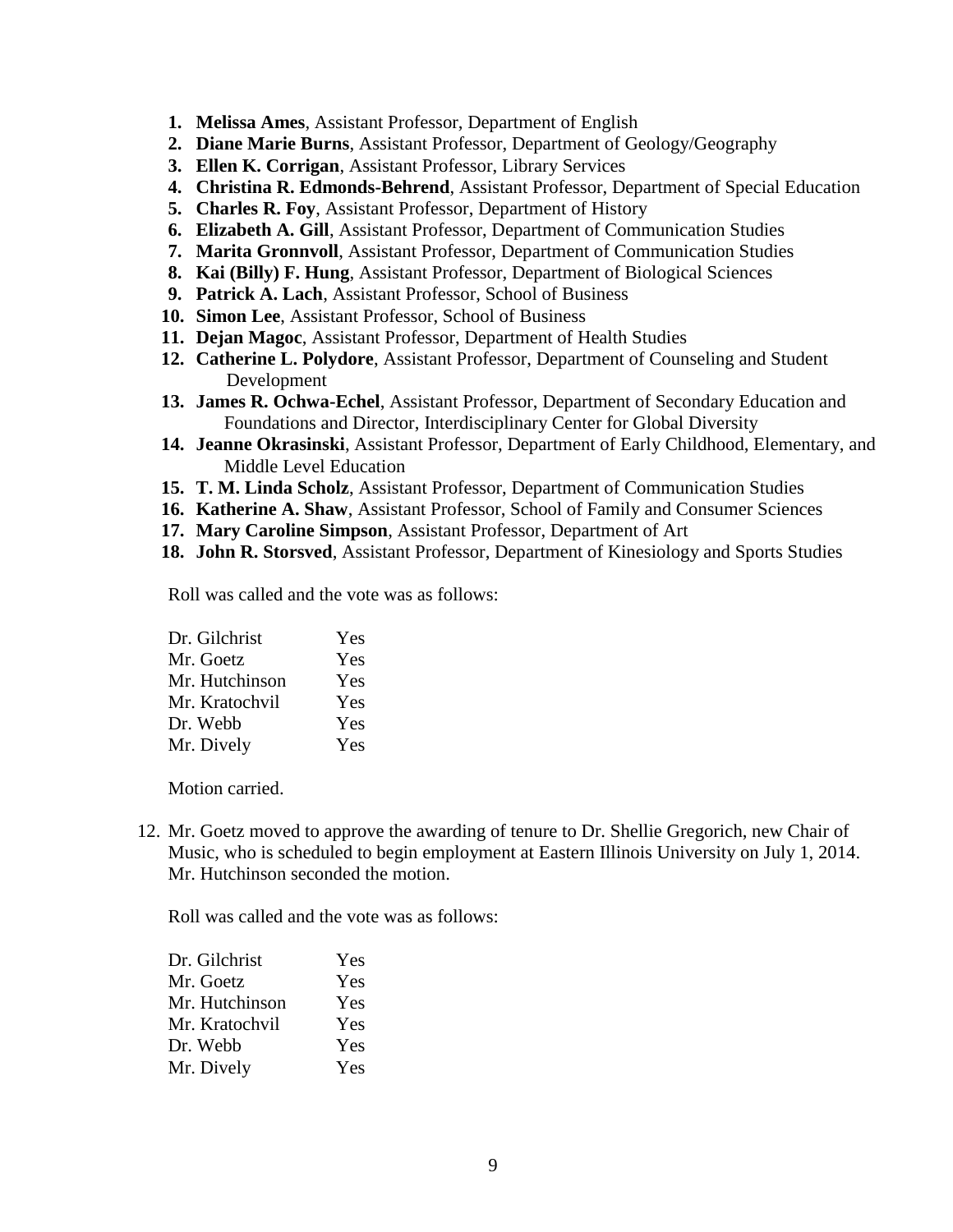13. Mr. Kratochvil moved to approve the naming of the Honors College as the "Sandra and Jack Pine Honors College. Mr. Jack R. Pine and Mrs. Sandra Pine have committed significant financial support for the purpose of supporting students within the Honors College majoring in Physics, Chemistry, or Mathematics. The Pine Scholars will receive annual support through the generosity of the gift. Mr. Gurick seconded the motion.

Roll was called and the vote was as follows:

| Dr. Gilchrist  | Yes |
|----------------|-----|
| Mr. Goetz      | Yes |
| Mr. Gurick     | Yes |
| Mr. Hutchinson | Yes |
| Mr. Kratochvil | Yes |
| Dr. Webb       | Yes |
| Mr. Dively     | Yes |

Motion carried.

 14. Annual meeting and the election of officers for the Board of Trustees 2014-2015 term. Mr. Brad Ingram conducted the election.

Mr. Kratochvil nominated Kris Goetz for Chairperson. Mr. Goetz was elected Chairperson by secret ballot.

Mr. Goetz nominated Jan Gilchrist for Secretary. Dr. Gilchrist was elected Secretary by secret ballot.

Mr. Dively nominated Rene Hutchinson for Vice Chairperson. A voice vote was unanimous. Mr. Hutchinson was elected Vice Chairperson.

Mr. Goetz nominated Robert Webb for Member Pro-Tem of the Executive Committee. A voice vote was unanimous. Dr. Webb was elected Member Pro-Tem.

## **Information Items (continued)**

#### **President's Report**

1. Graduate Studies Report

Dr. Robert Augustine, Dean of the Graduate School, shared information on EIU's commitment to the professions, which is a major component of the master's programs; information on career expectations of students and faculty; and a quality improvement initiative for graduate programs.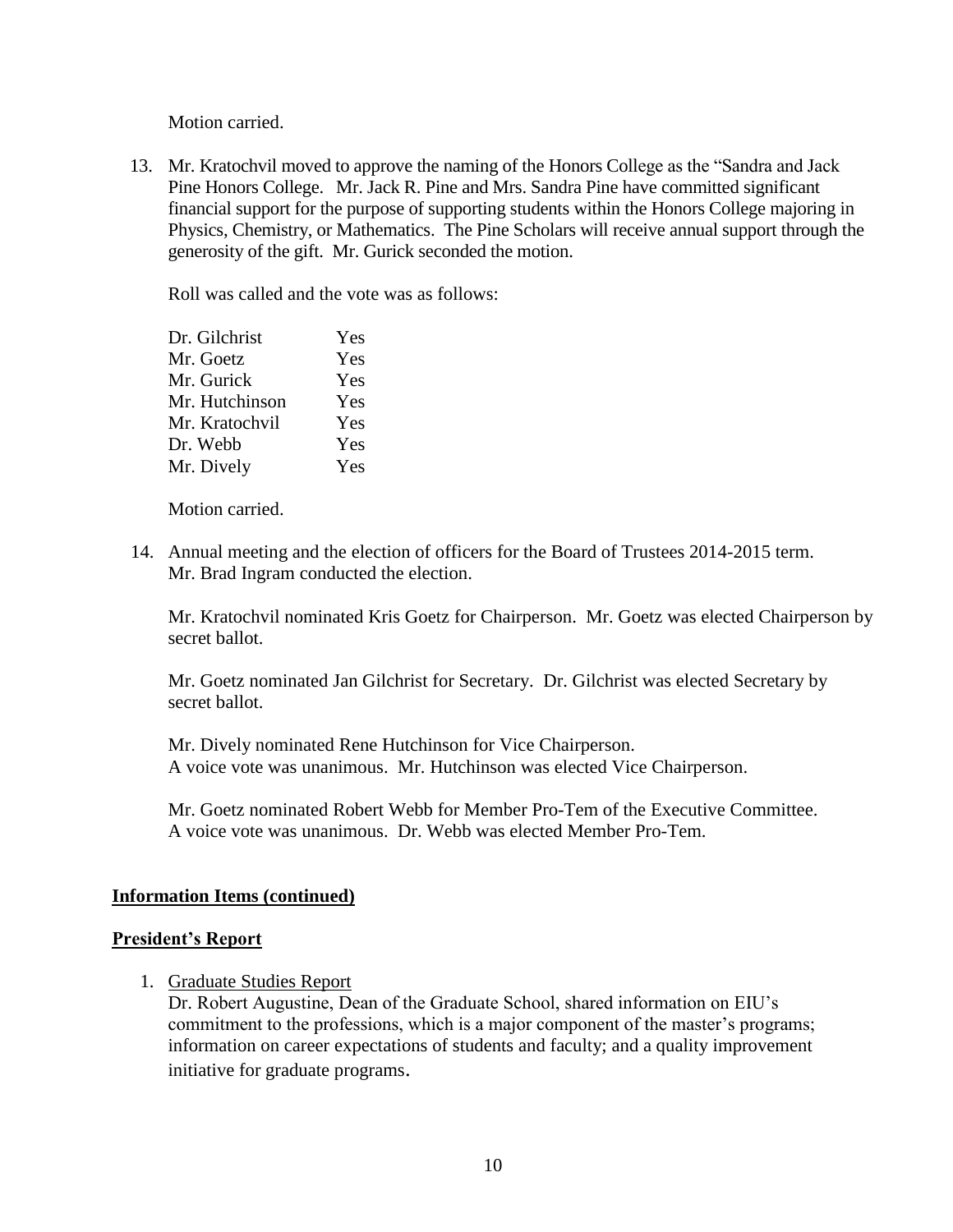## 2. Program Analysis Update

Dr. Perry provided an update on the next steps of Program Analysis. The process has involved many groups on campus, public meetings, press coverage, and a website devoted to the effort. The next steps involve adjusting budgets to align with fiscal realities on campus. Decisions will be made regarding which programs and activities should continue, and at what level of budgetary support. Also, some areas may receive additional support, based on assessed potential to produce sustainable increases in enrollment. Several final goals of Program Analysis include: 1) university student – faculty ratios of 15 to 1, to 18 to 1; 2) university average class sizes of 22 to 25; 3) university staff to faculty ratios of 1.4 to 1, to 1.8 to 1; and 4) tenure-track and tenured faculty percentage of all faculty of approximately 70%. The initial set of specific actions will be announced by early June.

## **Reports from Constituencies**

Faculty Senate – Dr. Grant Sterling, Chair of Faculty Senate addressed the Board. "As you know, severe drops in enrollment have caused financial difficulties for the University. The Board, along with President Perry and his successor, will have the responsibility of guiding EIU through this crisis and into the future. There will be a strong temptation to choose the easy path -- let attrition reduce the workforce, and nibble at the corners of everyone's budget until things are balanced. I implore the Board not to choose this quick fix, but rather to develop a vision of who we are as a University and where we are headed, and to use this vision to guide responsible budgetary decisions."

## Staff Senate – No Report

Student Government – Ms. Kaylia Eskew, Student Body President, greeted the Board and thanked them for the time given to her during her term as Student Body President. Ms. Eskew updated the Board on the Panther Service Day and the Memorial Tree ceremony held this afternoon to honor Mr. Nick Allen. Ms. Eskew also reported on the transition and prep for next year with the new slate of officers: Reginald Thedford, Student Body President, Lauren Price, Executive Vice President, Shirmeen Ahmad, Vice President for Academic Affairs, and Yazmin Rodriguiez, Vice President for Student Affairs.

#### **Summary of Purchases \$100,000 - \$249,999**

| <b>Vendor</b>         | <b>Type of Purchase</b>         | <b>Bids</b> | Amount       |
|-----------------------|---------------------------------|-------------|--------------|
| Boelter, Inc.         | Dish Machine                    | 2           | \$236,682.00 |
| NeCo Asphalt Co. Inc. | <b>Tennis Court Resurfacing</b> |             | \$224,350.00 |
| <b>CDW</b> Government | Microsoft License Renewal       | (a)         | \$122,384.92 |